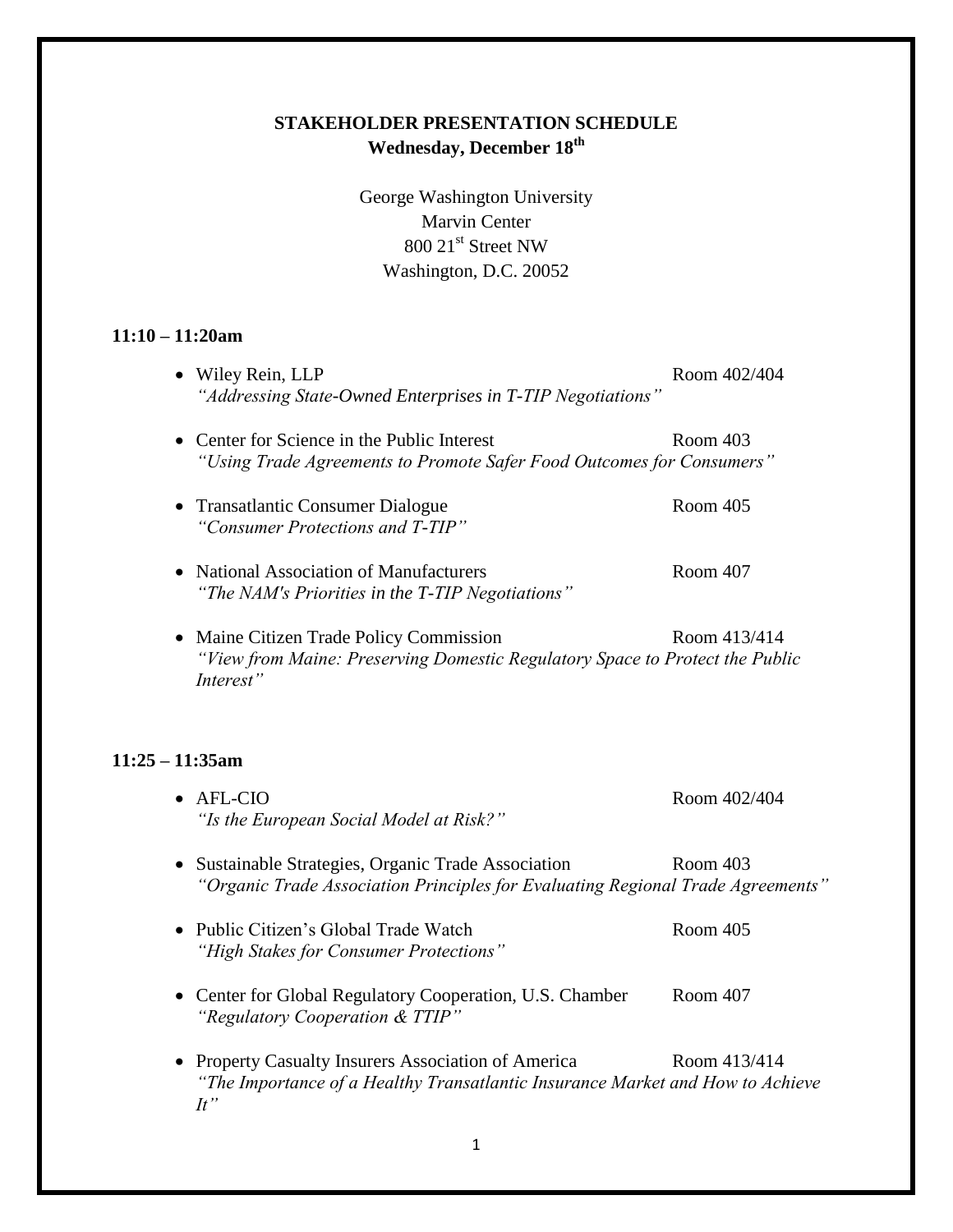George Washington University Marvin Center 800 21st Street NW Washington, D.C. 20052

### **11:40 – 11:50am**

|           | International Association of Machinists and Aerospace Workers<br>"Labor Chapter"                          | Room 402/404 |
|-----------|-----------------------------------------------------------------------------------------------------------|--------------|
| $\bullet$ | National Association of Beverage Importers<br>"Beer and Wine U.S. domestic tax credits"                   | Room 403     |
| $\bullet$ | <b>Consumer Federation of America</b><br>"Consumers Must Be at the Center of TTIP"                        | Room 405     |
| $\bullet$ | Personal Care Products Council<br>"T-TIP: The Opportunity to Achieve Regulatory Convergence in Cosmetics" | Room 407     |
| $\bullet$ | Beryllium Science & Technology Association<br>"T-TIP and Critical Materials"                              | Room 413/414 |
|           | $11:55 - 12:05 \text{pm}$                                                                                 |              |

| $\bullet$ | Humane Society International<br>"Animal Welfare Priorities for the T-TIP Negotiations"   | Room 402/404 |
|-----------|------------------------------------------------------------------------------------------|--------------|
|           | <b>Sweetener Users Association</b><br>"The Importance of Sweetener Trade Liberalization" | Room 403     |
|           | American Apparel and Footwear Association<br>"Apparel and Footwear in the T-TIP"         | Room 405     |
|           | <b>Express Association of America</b><br>"Express Industry Goals for the T-TIP"          | Room 407     |
| $\bullet$ | <b>ASAJA</b> (Spanish Farmers)<br>"How to negotiate agriculture in a sustainable way"    | Room 413/414 |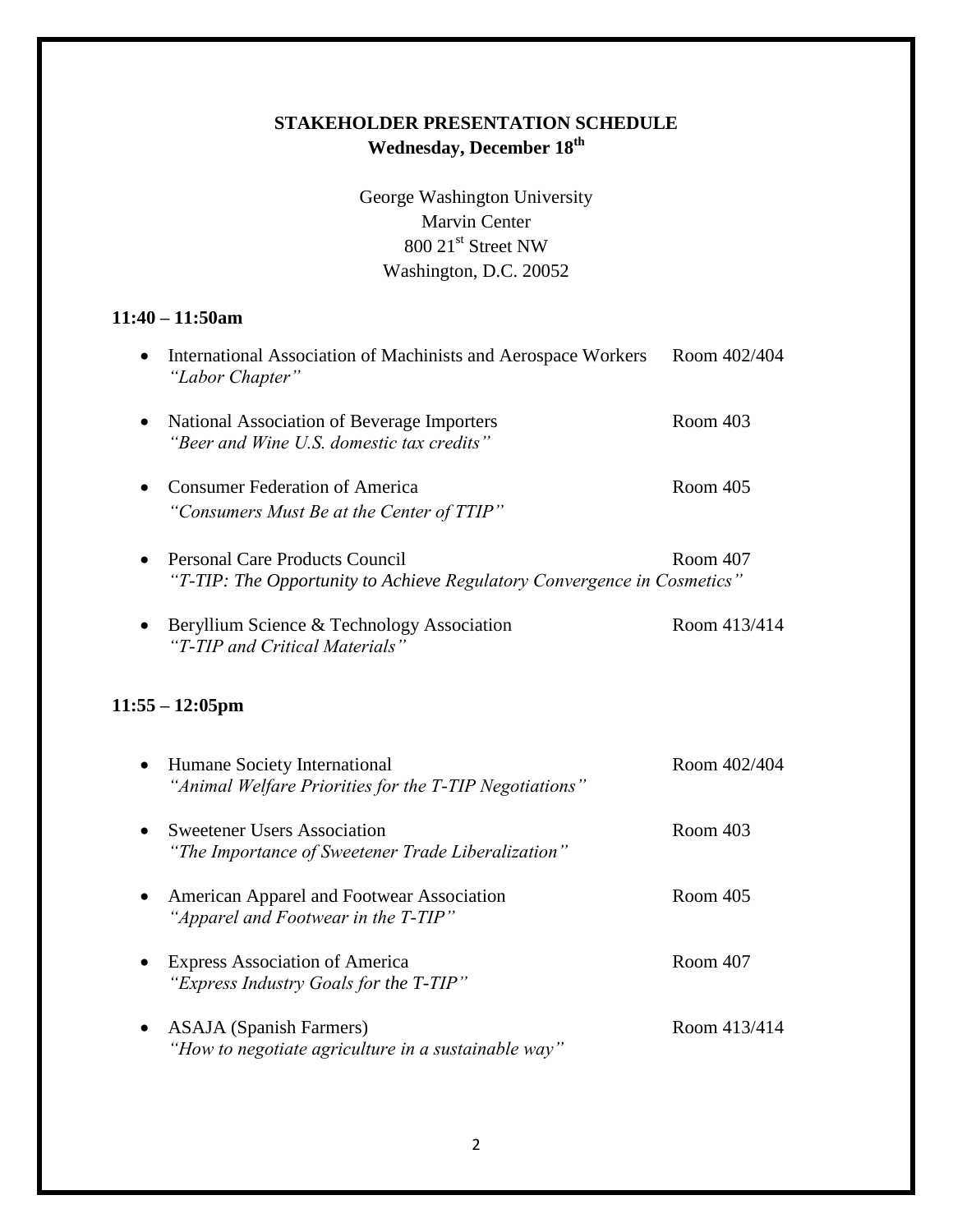George Washington University Marvin Center 800 21st Street NW Washington, D.C. 20052

## **12:10 – 12:20pm**

|           | Friends of the Earth, US<br>"T-TIP, investor-state, and climate policy"                                                            | Room 402/404 |
|-----------|------------------------------------------------------------------------------------------------------------------------------------|--------------|
|           | <b>National Pork Producers Council</b><br>"Opportunities for Agriculture in TTIP"                                                  | Room 403     |
|           | Intel Corporation<br>"Setting Global Rules on Innovation"                                                                          | Room 405     |
|           | American Association of Exporters and Importers (AAEI)<br>"Global Trade Management for T-TIP"                                      | Room 407     |
|           | <b>OFW Law</b><br>"Role of American National Standards in Ensuring Food Safety"                                                    | Room 413/414 |
|           | $12:25 - 12:35$ pm                                                                                                                 |              |
| $\bullet$ | <b>American Cancer Society Cancer Action Network</b><br>"Protecting Tobacco Product & Marketing Regulation in the T-TIP Agreement" | Room 402/404 |
| $\bullet$ | <b>Center for Food Safety</b><br>"Food Safety and Emerging Technology in Trade Agreements"                                         | Room 403     |
|           | <b>National Association of Manufacturers</b><br>"Intellectual Property – Essential for Transatlantic Trade"                        | Room 405     |
| $\bullet$ | <b>Coalition of Service Industries</b><br>"T-TIP: Defining the Future of Global Trade"                                             | Room 407     |
|           | <b>National Family Farm Coalition</b><br>"T-TIP threats to Food Sovereignty"                                                       | Room 413/414 |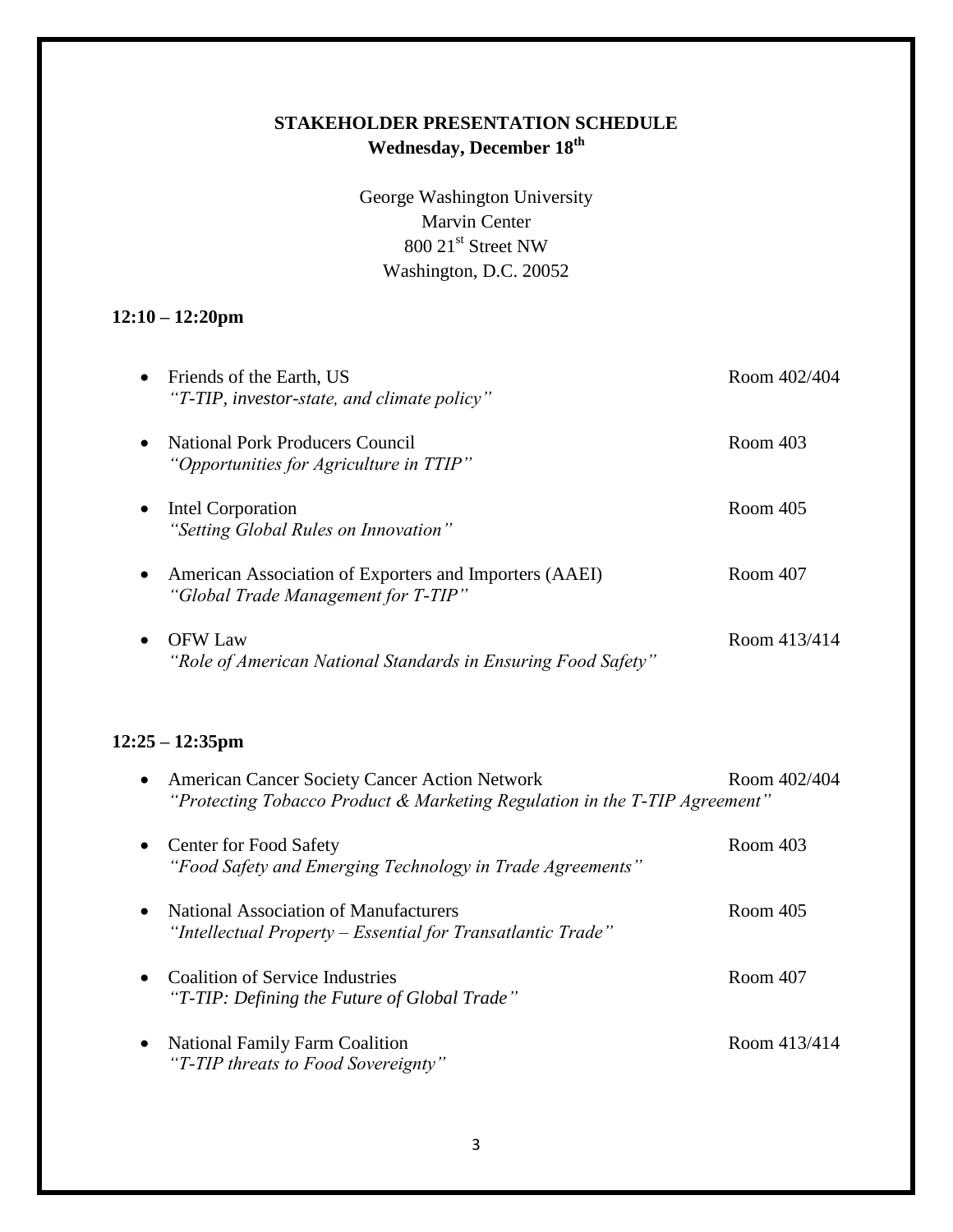George Washington University Marvin Center 800 21st Street NW Washington, D.C. 20052

#### **12:40 – 12:50pm**

| • American Medical Student Association                               | Room 402/404 |
|----------------------------------------------------------------------|--------------|
| "Putting Patients Before Profits: The Impact of the T-TIP on Health" |              |
| • Blue Diamond Growers                                               | Room 403     |
| "Almond Exports"                                                     |              |

Biotechnology Industry Organization Room 405 "*Biotechnology: An Innovation Leader for the Transatlantic Economy"*

- Public Citizen's Global Trade Watch Room 407 *"Ensuring Trans-Atlantic Financial Stability: the Case for a New Kind of Agreement"*
- Tuttle Taylor & Heron Room 413/414 *"Fresh fruit & vegetables & tree nuts"*

#### **12:55 – 1:05pm**

- George Washington University Room 402/404 *"How the US and EC Could Promote Greater Transparency and Accountability in T-TIP"*
- National Chicken Council **Room** 403 *"National Chicken Council's Recommendations Regarding T-TIP"*
- Public Citizen Room 405 *"Consumer Interests at Stake in the Intellectual Property Chapter"*
- Cato Institute Room 407 *"The Challenge of Cooperation: Regulatory Trade Barriers in the Transatlantic Trade and Investment Partnership"*
- Center for Democracy & Technology (CDT) Room 413/414 *"TTIP and the Internet: Several Key Issues"*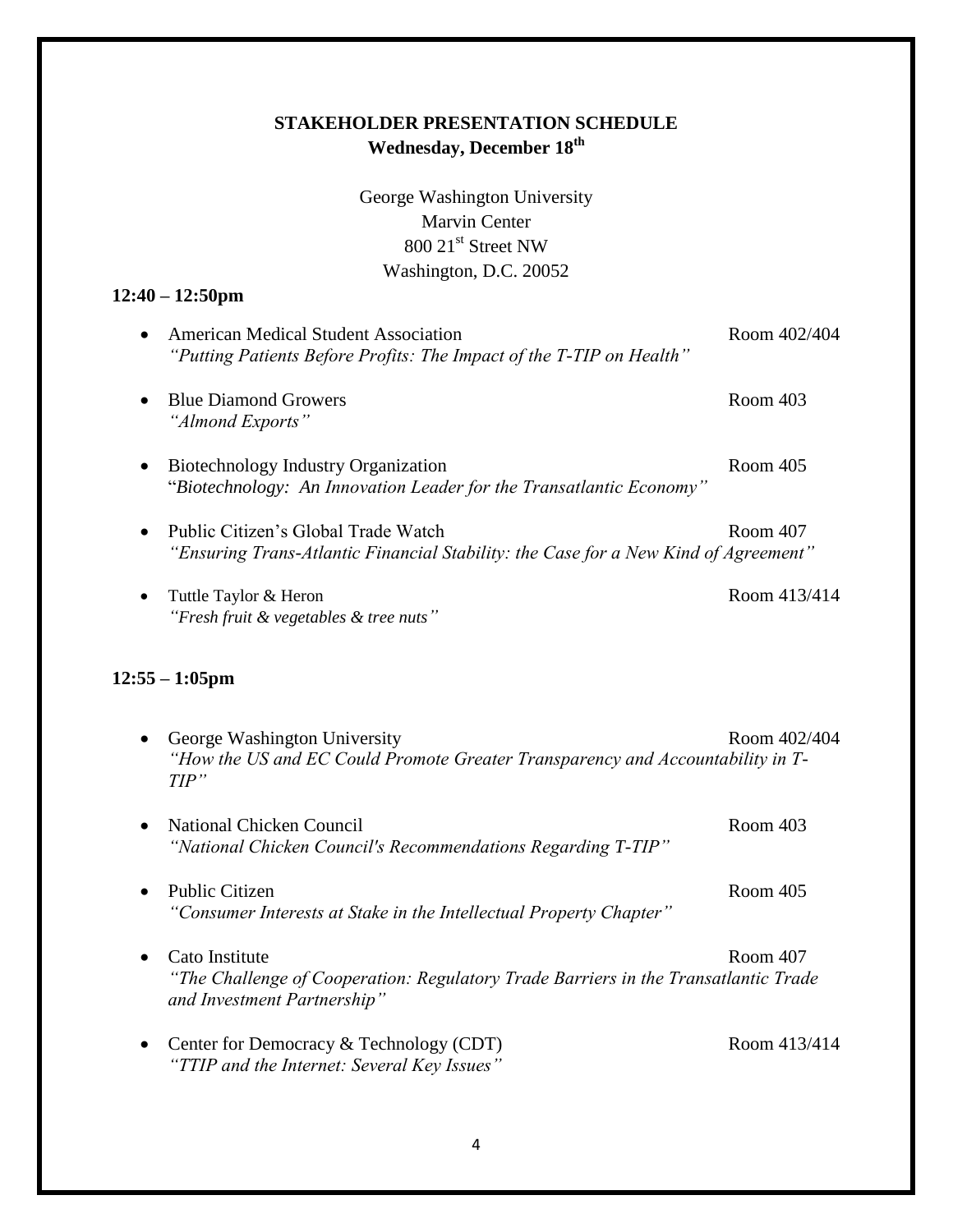George Washington University Marvin Center 800 21<sup>st</sup> Street NW Washington, D.C. 20052

### **1:10 – 1:20pm**

| <b>Center for Effective Government</b><br>"Center for Effective Government Comments on TTIP"                                                                         | Room 402/404 |
|----------------------------------------------------------------------------------------------------------------------------------------------------------------------|--------------|
| <b>American Meat Institute</b><br>"Agricultural Principles for T-TIP"                                                                                                | Room 403     |
| Policybandwidth<br>"Fair Use and the Internet: 2013"                                                                                                                 | Room 405     |
| American Fuel & Petrochemical Manufacturers<br>"Energy Exports and the T-TIP"                                                                                        | Room 407     |
| <b>Center for Digital Democracy</b><br>$\bullet$<br>"Maintaining and Promoting Data and Digital Consumer Protection Safeguards in<br>Transatlantic Trade Agreements" | Room 413/414 |
| $1:25 - 1:35$ pm                                                                                                                                                     |              |
| Center for Science and Democracy at the Union of Concerned Scientists<br>"Transparency in the T-TIP Process"                                                         | Room 402     |
| National Milk Producers Federation & U.S. Dairy Export Council<br>"Barriers to U.S. Dairy Exports"                                                                   | Room 403     |
| American Origin Products Association<br>"American Origins Products: In Search of A US GI system"                                                                     | Room 405     |

- Alliance of Automobile Manufacturers, European Automobile Manufacturers, American Automotive Policy Council Room 407 *"Automotive Regulatory Convergence & Mutual Recognition Methodology Development"*
- Information Technology Industry Council Room 413/414 *"ICT Priorities for T-TIP"*